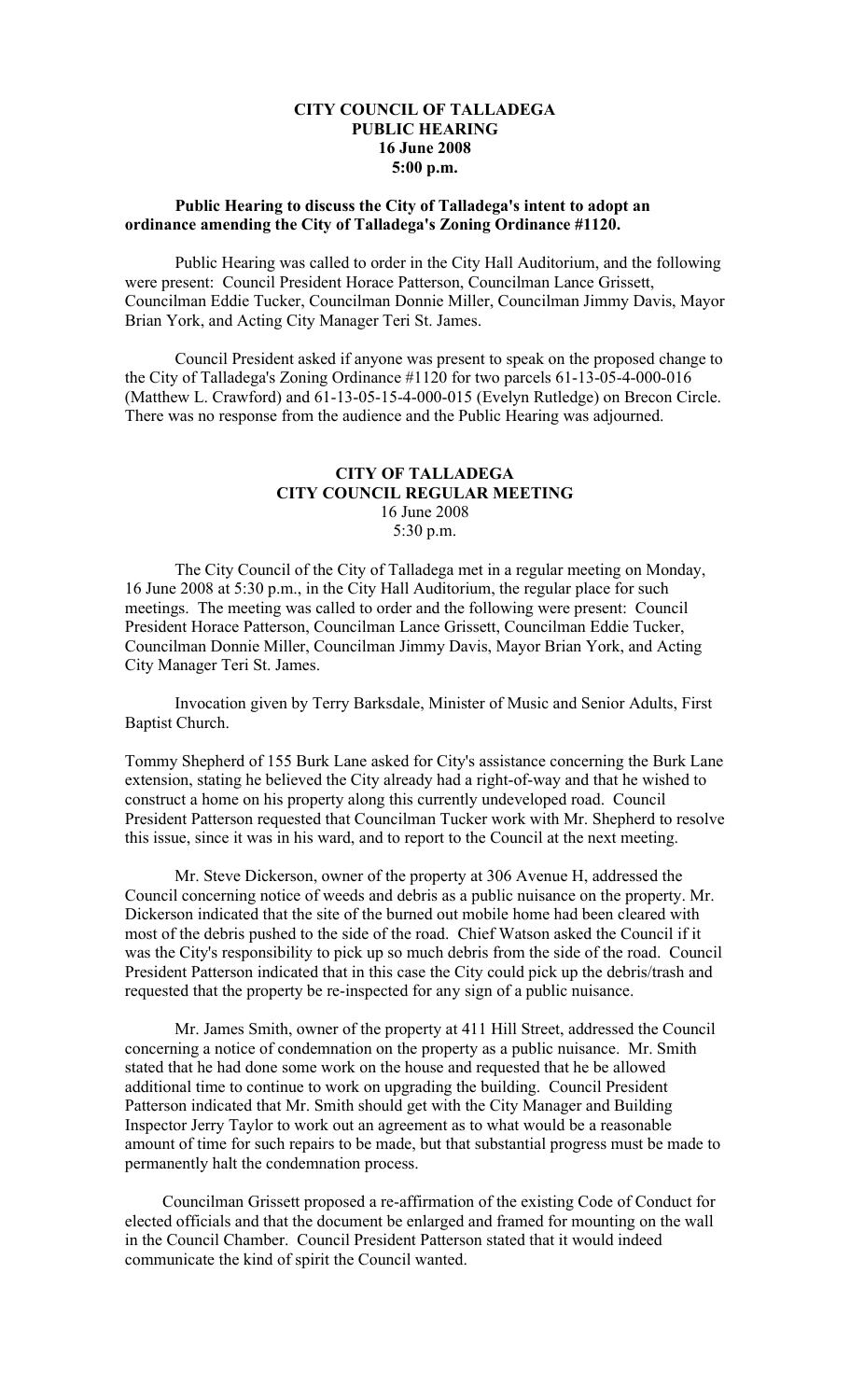Motion by Councilman Davis with a second from Councilman Miller to approve invoices and expenditures. AYES: All.

| <b>Transfer of Funds</b>                        | 56,247.79  |
|-------------------------------------------------|------------|
| <b>Payroll Deductions, Benefits &amp; Taxes</b> | 301,289.86 |
| <b>City Council</b>                             | 25,770.68  |
| <b>City Manager's Office</b>                    | 124.00     |
| <b>Finance Department</b>                       | 185.86     |
| <b>City Clerk's Office</b>                      | 826.79     |
| <b>Police Department</b>                        | 6,723.19   |
| <b>Animal Control</b>                           | 4,903.84   |
| <b>Municipal Court Office</b>                   | 37,993.56  |
| <b>Fire Department</b>                          | 9,677.69   |
| <b>Public Works Department</b>                  | 10,577.29  |
| <b>Community Appearance Department</b>          | 19,282.64  |
| <b>Parks &amp; Recreation Department</b>        | 22,430.52  |
| <b>City Building Expenditures</b>               | 4,622.66   |
| <b>Non-Departmental Expenditures</b>            | 106,978.94 |
| <b>Debt Service</b>                             | 16,058.42  |
| <b>Total Invoices &amp; Expenditures</b>        | 623,693.73 |

## **SUMMARY OF INVOICES & EXPENDITURES**

Motion by Councilman Miller with a second by Councilman Grissett to approve the minutes of June 2, 2008. AYES: All.

In reference to Ms. Sara Gray's presentation concerning the proposed development of Crossings of Talladega on Highway 77, Council President Patterson requested that Heidi Edwards of the Chamber of Commerce keep the Council informed of any special needs that should be addressed by the Council to aid in the development of this area. Ms. Edwards asked that the Council request traffic studies from the Department of Transportation for three sites on Highway 77 and Highway 275 to include a race weekend study and an average non-race study. Council President Patterson agreed that the letter would be sent out by the Mayor's office for the studies.

Presentation to the Council by Roger Scott, Chairman of the Historic Preservation Commission concerning recent discussion of the Commission's involvement with the current owner of the old Braswell Building on the Courthouse Square. Mr. Scott and Commission member Nancy Lutchendorf indicated that members had been in contact with the owner to clear up any confusion and assure the owner that the Commission would work with him on all historic preservation issues. There was some discussion led by Councilman Miller to set up a procedure in the City Clerk's Office to ensure that a property owner in the Historic Districts was informed of restrictions when obtaining any permit, such as building, sign or home occupation.

Chairman Scott asked the Council for permission to have the City Attorney go over the Commission's By-Laws for his comments or recommendations. Motion by Councilman Davis with a second from Councilman Grissett to approve the attorney to peruse the By-laws. AYES: All.

 Chairman Scott also requested the appointment of a secretary by the City for the Commission as provided for in Ordinance #1249. Motion by Councilman Grissett with a second from Councilman Tucker to appoint Beth Cheeks as the Commission's secretary with wages paid for by the City. AYES: All.

Mayor presented a proclamation to Mr. Brian Gaither in honor of the 25th Anniversary of the Amateur Radio Operators Week, which would be June 22-29, 2008.

Mayor presented Ms. Marie Player with a City of Talladega Proclamation declaring June 16, 2008 as Marie Player Day in honor of her years of volunteer work and civic service. Ms. Player had recently been honored as the 2008 Alumni of the Year from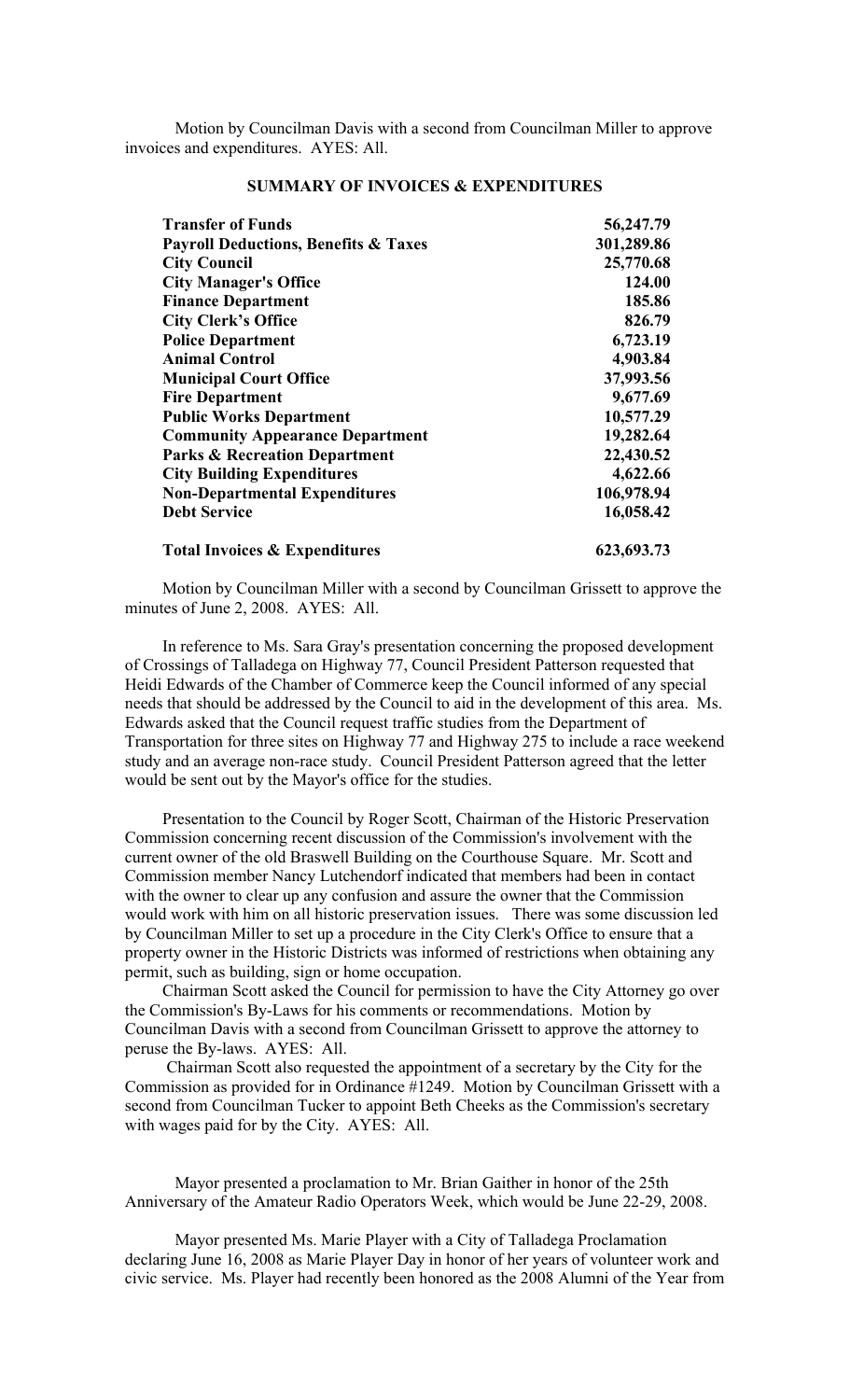Alabama A&M University after being nominated by Ms. Edwards of the Chamber of Commerce. Ms. Player thanked the Council and indicated that the honor made her "want to do even more in her mission to serve the City of Talladega".

Motion by Councilman Davis with a second from Councilman Grissett to nominate Jennifer Hayes to the Board of Adjustments and Appeals. AYES: All. Ms. Hayes was present and Mayor York administered the oath of office.

Motion by Councilman Miller with a second from Councilman Davis to approve the request for a 032-Club Liquor-Class II license by Linda Norred d/b/a The Rock Bar and Grill, LLC at the Talladega Municipal Golf Course. AYES: All.

#### **Ordinance #1639 to amend Ordinance #1120 for parcels 61-13-05-15-4-000- 016 (Matthew L. Crawford) and 61-13-05-15-4-000-015 (Evelyn Rutledge) on Brecon Circle to be changed from R-3 Single Family Residential Zoning District to R-2 Rural Residential Zoning District.**

Motion by Councilman Grissett with a second by Councilman Davis for immediate consideration of Ordinance #1639. Roll Call. AYES: All.

Motion by Councilman Grissett with a second by Councilman Davis for reading of the heading only of Ordinance #1639. Roll Call. AYES: All.

#### **AN ORDINANCE AMENDING ORDINANCE NO. 1120, AS AMENDED BY ORDINANCES HERETOFORE ADOPTED, SAID ORDINANCE, AND THE AMENDMENTS RELATED THERETO, BEING ENTITLED "TALLADEGA, ALABAMA, ZONING ORDINANCE", AS FOLLOWS, AND IN NO OTHER PARTICULARS;**

Motion by Councilman Grissett with a second by Councilman Miller for adoption of Ordinance #1639. Roll Call. AYES: All.

## **Ordinance #1640 to clarify Ordinance No. 1130 which designates Heritage Hall Commission as an agency and instrumentality of the City and not a department of the City.**

Motion by Councilman Davis with a second by Councilman Grissett for immediate consideration of Ordinance #1640. Roll Call. AYES: All.

Motion by Councilman Davis with a second by Councilman Miller for reading of the heading only of Ordinance #1640. Roll Call. AYES: All.

#### **AN ORDINANCE CLARIFYING ORDINANCE NO. 1130, AS SAID ORDINANCE IS AFFECTED BY ORDINANCE NO 1478 AS ADOPTED, SAID ORDINANCE WHICH, AMONG OTHER THINGS, DESIGNATES THE ADMINISTRATIVE DEPARTMENTS OF THE CITY, AS FOLLOWS, AND IN NO OTHER PARTICULARS;**

**WHEREAS, Ordinance No. 1130 established the Heritage Hall Commission as an agency and instrumentality of the City of Talladega in accordance with 11-47-16 of the Code of Alabama, 1975, as amended;**

Motion by Councilman Davis with a second by Councilman Grissett for adoption of Ordinance #1640. Roll Call. AYES: All.

**Resolution #1675** to enter into an agreement with The Boys and Girls Clubs for fiscal year 2007-2008 for a total of \$6,000.

**Resolution #1676** to enter into an agreement with Talladega First Inc., (referred to as Antique Talladega) for fiscal year 2007-2008 for a total of \$60,000.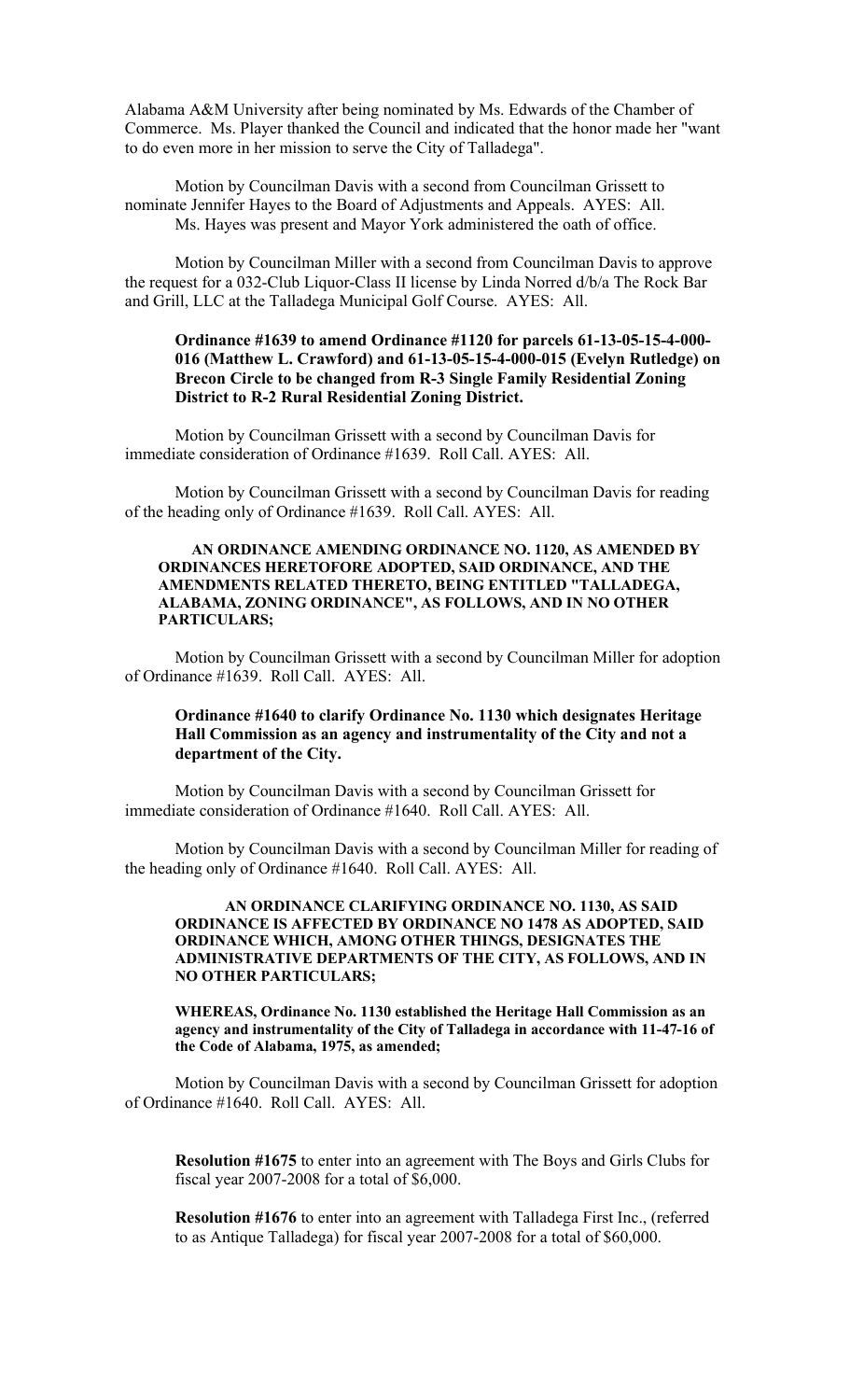**Resolution #1677** to enter into an agreement with The Greater Talladega Area Chamber of Commerce for fiscal year 2007-2008 for a total of \$37,500.

**Resolution #1678** to enter into an agreement with Community Action Agency of Talladega, Clay and Randolph Counties for fiscal year 2007-2008 for a total of \$5,500.

**Resolution #1679** to enter into an agreement with Community Life Institute for fiscal year 2007-2008 for a total of \$5,000.

**Resolution #1680** to enter into an agreement with Talladega County Economic Development Authority, Inc. (EDA) for fiscal year 2007-2008 for a total of \$50,000.

**Resolution #1681** to enter into an agreement with The Isaiah House Food Ministry for fiscal year 2007-2008 for a total of \$3,000.

**Resolution #1682** to enter into an agreement with Talladega Rescue Squad for fiscal year 2007-2008 for a total of \$3,500.

**Resolution #1683** to enter into an agreement with East Alabama Regional Planning and Development Commission's Senior Drug Program for fiscal year 2007-2008 for a total of \$25,000.

**Resolution #1684** to enter into an agreement with East Alabama Regional Planning and Development Commission's Retired Senior Volunteer Program (RSVP) for fiscal year 2007-2008 for a total of \$4,000.

Motion by Councilman Grissett with a second from Councilman Davis for the adoption of Resolutions #1675 to #1684. AYES: All.

**Resolution #1685** to enter into a contract with Haynes Painting to paint the first floor interior of the Bemiston Recreational Center per the bid specifications for a total cost of \$15,000.

There was some discussion concerning the condition of the walls and a guarantee that the painting would not be done over substandard wall repairs. Councilman Grissett also voiced his concern of the work to be done on the walls and what guarantees were required. Terry Hanner indicated that the work was guaranteed for one year and that the bid specifications laid out the requirements for wall condition and quality of paint to be used. He also stressed that this contractor met all the regulations concerning liability and workers compensation insurance. Councilman Miller stated that because of ADECA concerns about the use of this building, it was imperative to get this work completed.

Motion by Councilman Miller with a second from Councilman Davis to adopt Resolution #1685. Roll Call. AYES: All.

**Resolution #1686** to surplus and authorize the sale of a water tank owned by the City of Talladega's Water and Sewer Department and located at the Municipal Airport.

Motion by Councilman Grissett with a second from Councilman Miller to adopt Resolution #1686. AYES: Councilman Grissett, Councilman Davis, Council President Patterson and Councilman Miller. NAY: Councilman Tucker.

Motion by Councilman Grissett with a second by Councilman Davis to approve invoices and expenditures for the Water Department. AYES: Councilman Davis, Councilman Grissett, Council President Patterson and Councilman Miller. NAY: Councilman Tucker.

**Expenditures for May 30-June 12, 2008 \$ 293,315.09**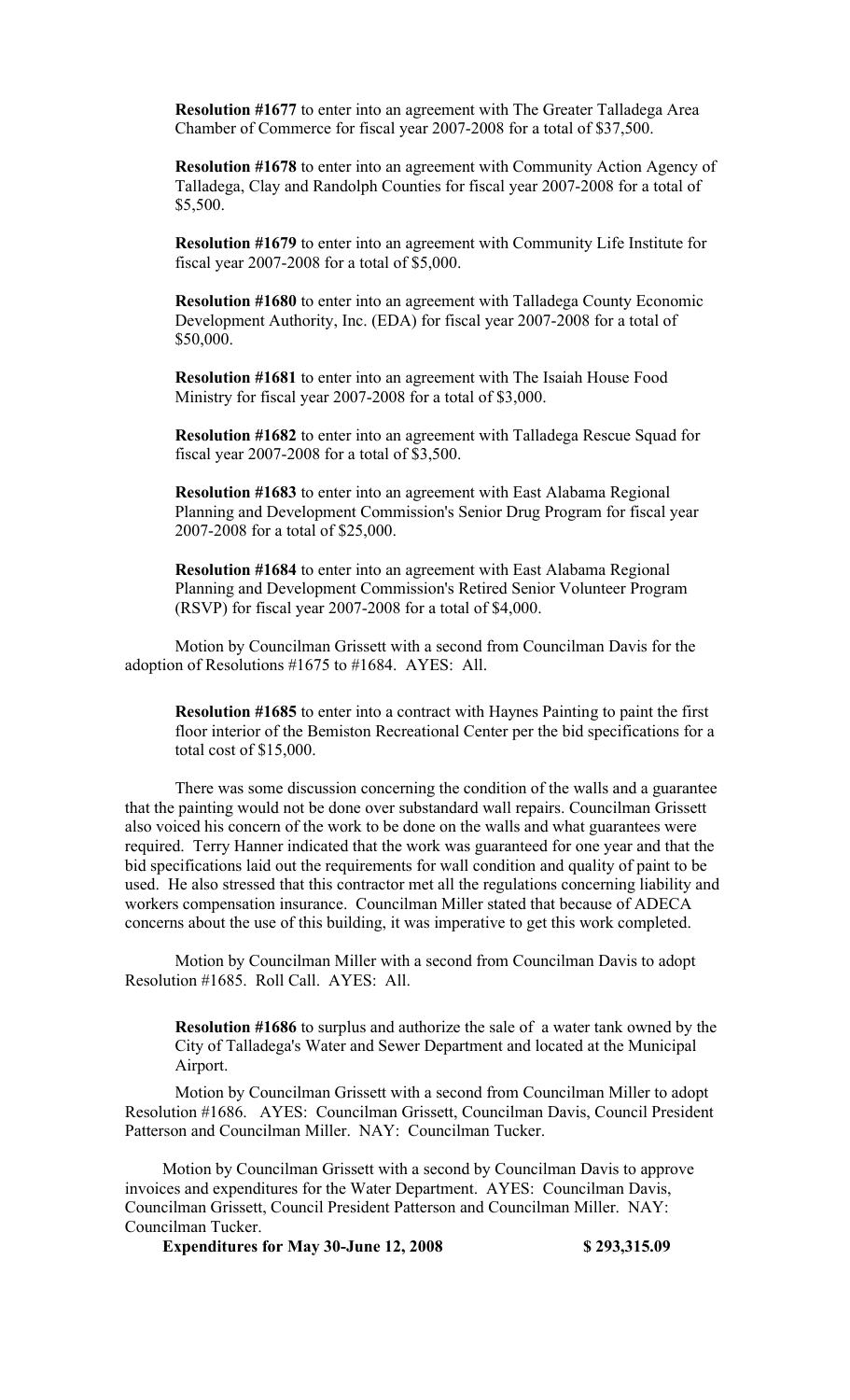Councilman Miller's comments include:

- Update on Bemiston Recreation Center's fire alarm system. Chief Warwick indicated that it was operational and that the sprinkler system's final inspection was scheduled.
- Update on Charter Communication franchise fee issue. City Manager indicated that there had been no recent communication or contact.
- Indicated that he would be more than happy to pay the fees indicated by the representative of Horizon Wisp in his pre-council presentation of setting up the City's wireless network.
- Want to set up a town meeting as soon as possible. Council President Patterson requested that Councilman Miller taken the lead on setting the town meeting up. Discussion on keeping the town meeting as a positive instrument for change instead of a venting of all that is negative about the City.

Councilman Tucker's comments started with a request for playground equipment for Edyth Sims Park and then rotating to other parks for major playground equipment purchases. There was a great deal of discussion concerning a handout prepared by Park and Recreation Department Head Beth Martin with suggestions for equipment and estimated cost and disagreement over what had been previously discussed at the Parks & Recreation Advisory Board meeting. Council President Patterson suggested getting the equipment piece by piece and spreading it out to all the parks. Councilman Tucker stressed that he thought it would be better to do a thorough job at one park and then go on to the next instead of doing things half-way at all parks. Councilman Grissett indicated that the Council needed to be good stewards of the public's money and not spend more than was taken in, and that what was spent should be in the interest of safety issues such as completing the fence around the ditch at Veterans' Park. Councilman Davis noted that he did not have any parks in his ward but suggested that more input was needed from the Advisory Board and the community. Council President Patterson stated that the same equipment should not be placed in all parks throughout the city, but that different playground set ups would encourage the citizens to cross over into other wards and enjoy a variety of activities. Stressing that he too would vote for improving safety issues before requesting any more playground equipment for Ward 1. Discussion ended with a request for site plans and a comprehensive plan of action with specific costs and a more visual presentation of options. Councilman Tucker requested that all of this be done in a timely manner as the summer of 2008 was almost over.

Councilman Davis' comments included:

- Noting that the new City Manager would be at the next council meeting and thanking Acting City Manager Teri St. James for doing a great job.
- Asked for clarification on the Water Department bond issues in relation to the Crossings at Talladega development. James Brasher informed him that they were two totally different issues.
- Indicated that the Library summer reading program was a success.
- Would work to set up a time for a reception for the new City Manager, Michael Stampfler and his family.

Councilman Grissett's comments included:

- Completion of the 2" line extension on Peachtree Lane in Brecon.
- Waiting on money to work on the line extension at the Municipal Airport
- An air relief valve had been installed this week and pressure readings conducted by the Water Department in the Shocco Springs Road area were within minimum limits of not lower than 50 psi, but the department will continue to investigate any problems. Chief Warwick indicated that the Fire Department had not checked the fire hydrants in that area this year.

There was some discussion of paving the streets and the funding thereof. The request was made for Public Works Director James Swinford to prepare a list of recommendations for streets to be paved this year. Council President Patterson commented on several streets needing to be milled down.

Councilman Davis motioned for adjournment.